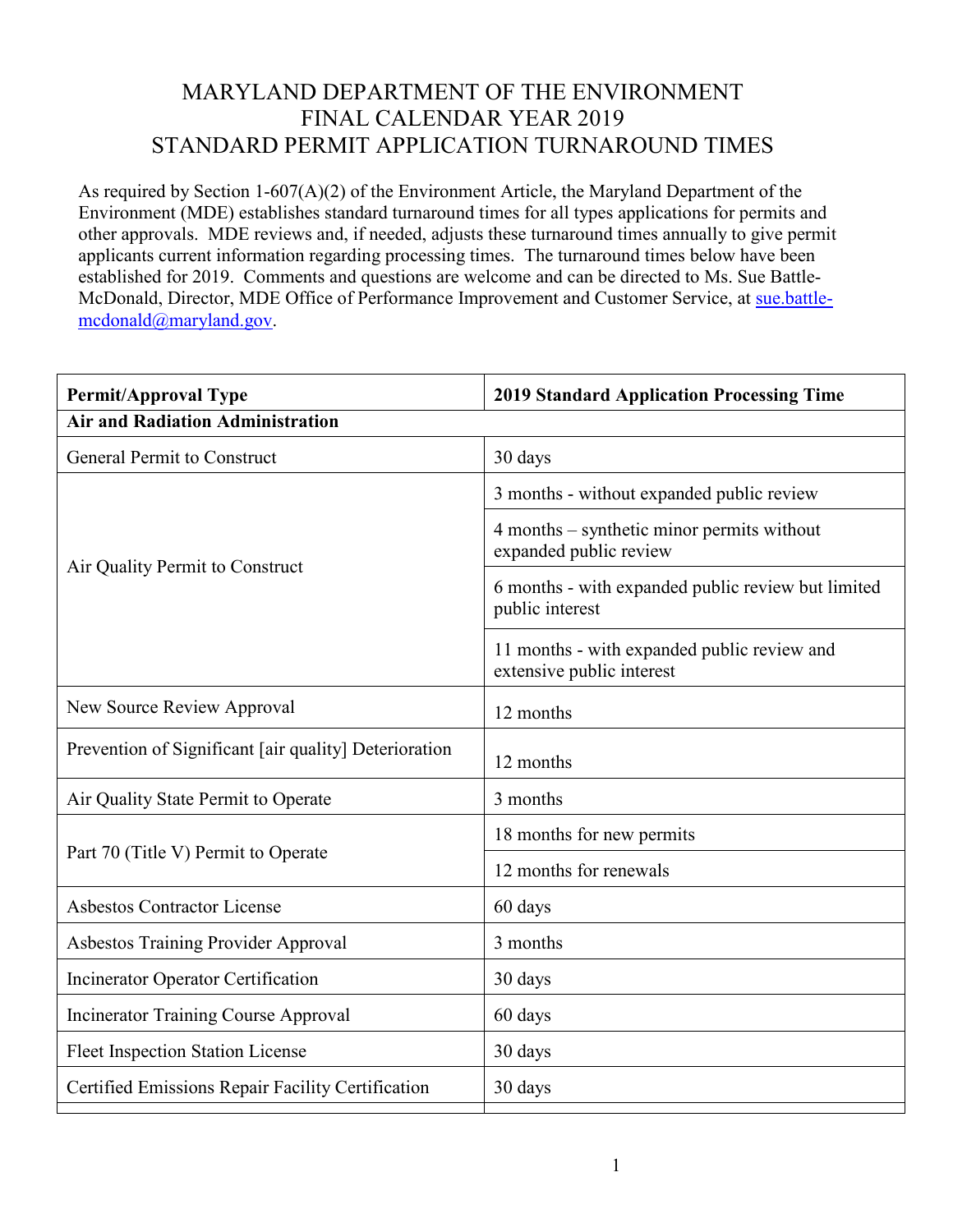| <b>Permit/Approval Type</b>                                                    | <b>2019 Standard Application Processing Time</b> |
|--------------------------------------------------------------------------------|--------------------------------------------------|
| Master Certified Emissions Technician Certificate                              | 30 days                                          |
| Radiation Machine Facility Registration                                        | 60 days for dental and veterinary machines       |
|                                                                                | 4 months for all other machines                  |
| Certification of Machines Emitting Radiation                                   | 6 months                                         |
| Radioactive Materials License                                                  | 7 months                                         |
|                                                                                | 45 days for amendments and terminations          |
| Private Inspector License For Inspecting X-Ray<br>Machines                     | 60 days                                          |
| Reciprocal Recognition of Out-of-State Radioactive<br><b>Material Licenses</b> | 21 days                                          |

| <b>Land and Materials Administration</b>         |                                                                                                  |
|--------------------------------------------------|--------------------------------------------------------------------------------------------------|
| Refuse Disposal Permit                           | 7 months for transfer stations                                                                   |
|                                                  | 9 months for processing facilities                                                               |
|                                                  | 9 months for processing facilities $&$ transfer stations                                         |
|                                                  | 12 months for incinerators                                                                       |
|                                                  | 12 months for land-clearing debris landfills                                                     |
|                                                  | 24 months for industrial landfills                                                               |
|                                                  | 36 months for rubble landfills                                                                   |
|                                                  | 36 months for municipal landfills                                                                |
| Groundwater Discharge Permit for Rubble Landfill | 18 months                                                                                        |
| Sewage Sludge Utilization Permit                 | 120 days – research project                                                                      |
|                                                  | 3 months - transportation                                                                        |
|                                                  | 5 months – utilization or disposal at a sanitary<br>landfill, energy generation, or incineration |
|                                                  | $6$ months – marketing                                                                           |
|                                                  | 10 months – land application                                                                     |
|                                                  | 23 months – treatment, composting, distribution<br>facility, or storage                          |
|                                                  | 36 months – sewage sludge landfill                                                               |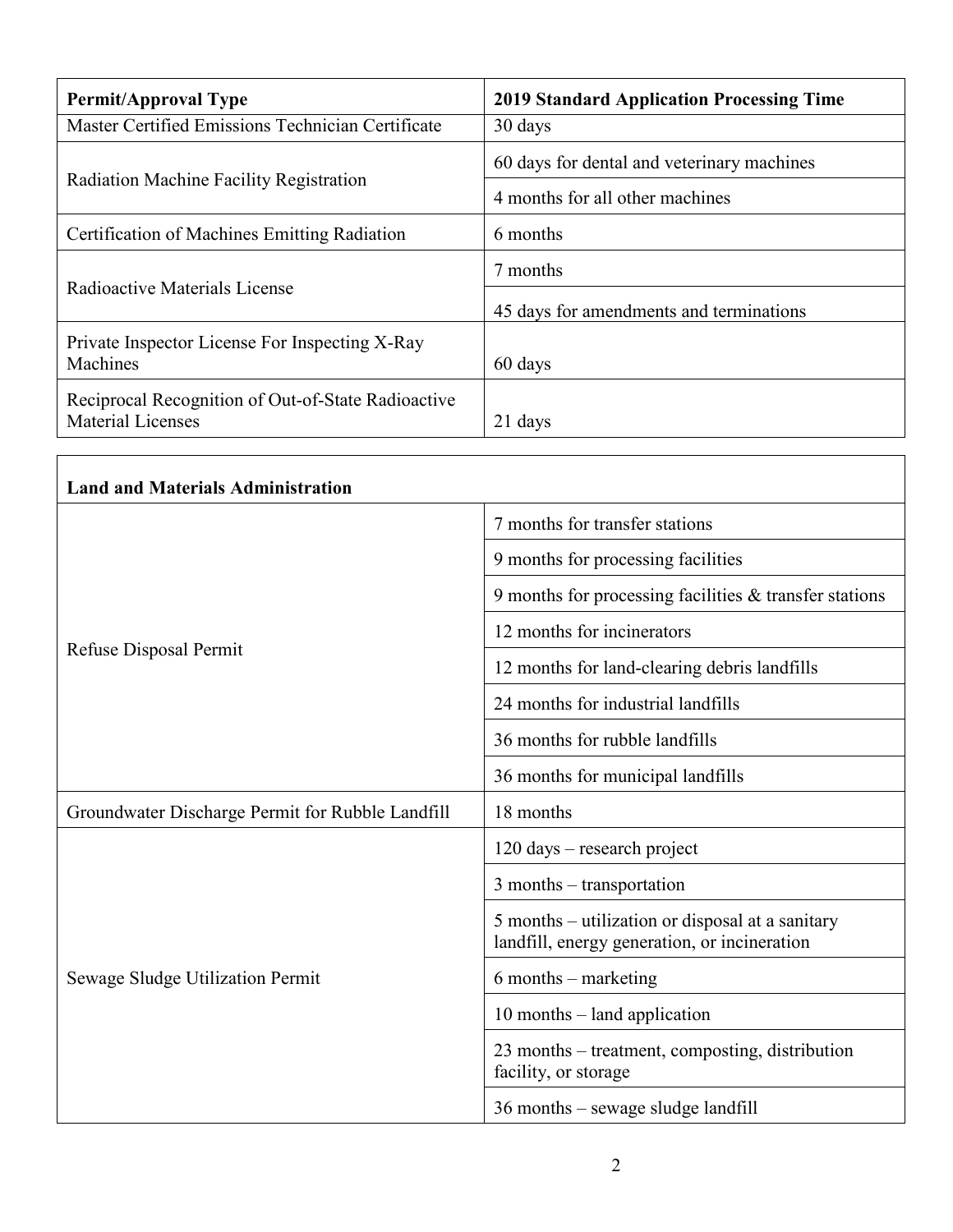| <b>Permit/Approval Type</b>                                                         | <b>2019 Standard Application Processing Time</b> |
|-------------------------------------------------------------------------------------|--------------------------------------------------|
|                                                                                     | $24$ months – innovative projects                |
| General Discharge Permit for Animal Feeding                                         | 160 days for new construction                    |
| Operations                                                                          | 36 months for renewal                            |
| Natural Wood Waste Recycling Facility Permit                                        | 9 months                                         |
| Natural Wood Waste Recycling Facility General<br>Permit                             | 60 days                                          |
| <b>Individual Composting Facility Permit</b>                                        | 220 days                                         |
| <b>General Composting Facility Permit</b>                                           | $120 \text{ days}$                               |
| Scrap Tire Hauler                                                                   | 60 days                                          |
| Scrap Tire Collection Facilities (General and<br>Secondary)                         | 60 days                                          |
| Scrap Tire Solid Waste Acceptance Facility                                          | 7 months                                         |
| Scrap Tire TDF/Substitute Fuel Facility                                             | 7 months                                         |
| Scrap Tire Primary Collection Facility                                              | 9 months                                         |
| Scrap Tire Recyclers                                                                | 9 months                                         |
| Oil Operations Permit                                                               | 180 days                                         |
| Oil Operations Permit for Oil-Contaminated Soils                                    | 180 days                                         |
| Oil Transfer License                                                                | 30 days                                          |
| General Permits for Oil Control Program Wastewater<br>Discharge Permit              | 30 days                                          |
| Surface Water Discharge Permit for Oil Terminals                                    | 180 days                                         |
| Ground Water Discharge Permit for Oil Terminals                                     | 180 days                                         |
| Underground Storage Tank (UST) Technician,<br>Remover, and Inspector Certifications | 30 days                                          |
| Controlled Hazardous Substances Facility Permit                                     | 26 months                                        |
| Hazardous Waste; EPA Identification Number                                          | 30 days                                          |
| Controlled Hazardous Substances Hauler and Vehicle<br>Certifications                | 60 days                                          |
| Special Medical Waste (SMW) Hauler and Vehicle<br>Certifications                    | 60 days                                          |
| Coal Mining Permit                                                                  | 12 months                                        |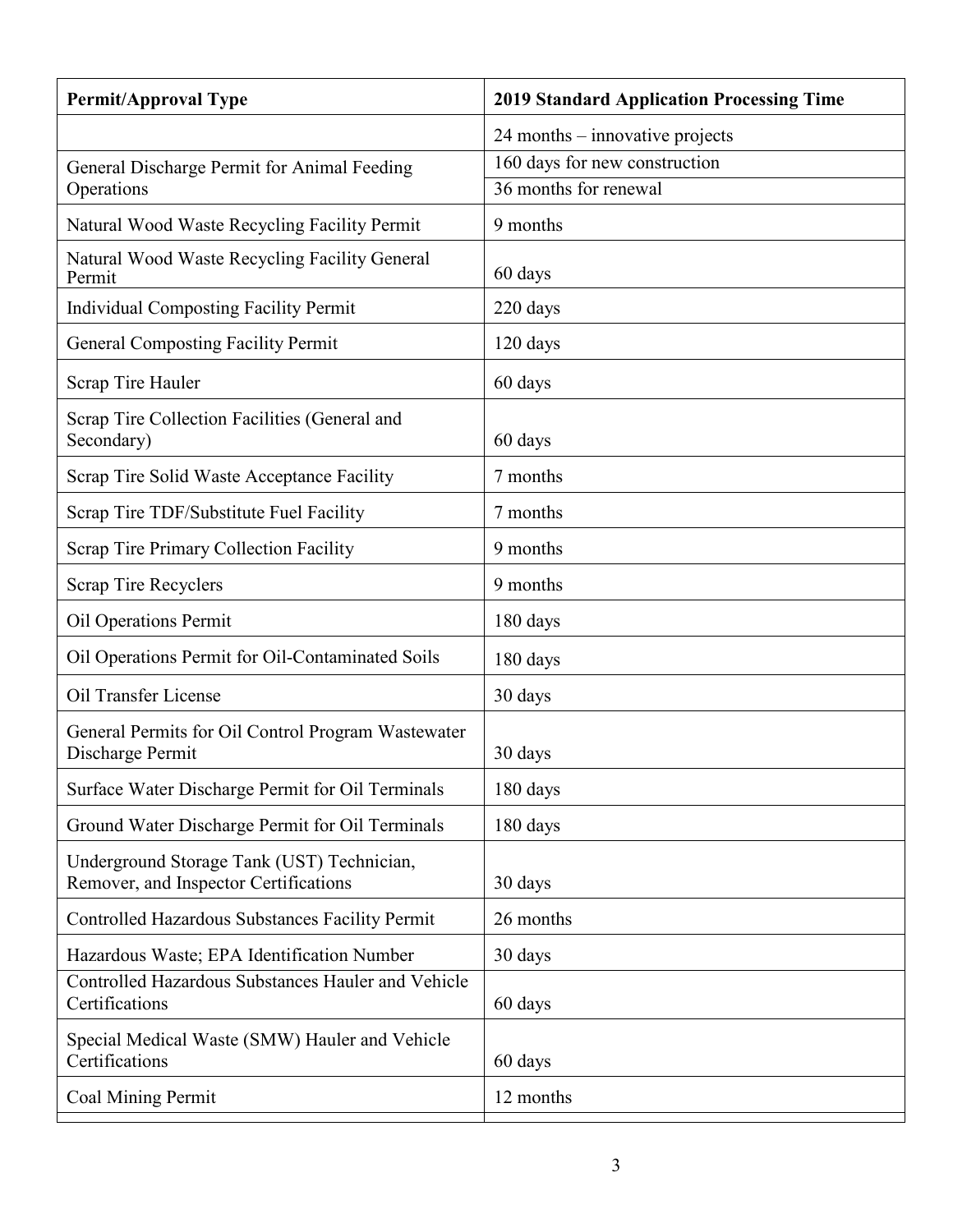| <b>Permit/Approval Type</b>               | <b>2019 Standard Application Processing Time</b> |
|-------------------------------------------|--------------------------------------------------|
| Surface Coal Mining Blaster Certification | immediately on passing exam                      |
| Coal Mining Operator License              | 30 days                                          |
| Non-Coal Mining Permit                    | 4 months                                         |
| Non-Coal Mining License                   | 20 days                                          |
| Oil and Gas Exploration and Production    | 5 months                                         |
| <b>Lead Paint Accreditations</b>          | 60 days                                          |
| Lead Paint Training Course Approvals      | 60 days                                          |
| Lead Paint Instructor Approvals           | 60 days                                          |
| <b>Voluntary Cleanup Program</b>          | 45 days to determine if application is accepted  |
|                                           | 75 days to review action plan                    |

Г

| <b>Water and Science Administration</b>                                                                |                                                           |
|--------------------------------------------------------------------------------------------------------|-----------------------------------------------------------|
| General Discharge Permit Registrations (excluding<br><b>Construction Activities and Animal Feeding</b> |                                                           |
| Operations)                                                                                            | 100 days for all general permits                          |
| Individual Permit for Wastewater Discharges                                                            | 12 months for new minor surface facilities                |
|                                                                                                        | 18 months for new surface major facilities                |
|                                                                                                        | 24 months for renewal surface discharge facilities        |
|                                                                                                        | 18 months for new groundwater discharge facilities        |
|                                                                                                        | 34 months for renewal groundwater discharge<br>facilities |
| <b>Toxic Materials Permit</b>                                                                          | 45 days                                                   |
| Water and Sewerage Construction Permit                                                                 | 3 months                                                  |
| Water Appropriation and Use Permit                                                                     | 90 days for under 10,000 gallons per day                  |
|                                                                                                        | 18 months for over 10,000 gallons per day                 |
| <b>Well Construction Permit</b>                                                                        | 30 days                                                   |
| Drinking Water Laboratory Certification                                                                | 4 months                                                  |
| Nontidal Wetlands and Waterway Construction<br>(Nontidal Wetlands and Waterways Permits)               | 8 months for minor projects                               |
|                                                                                                        | 12 months for major projects                              |